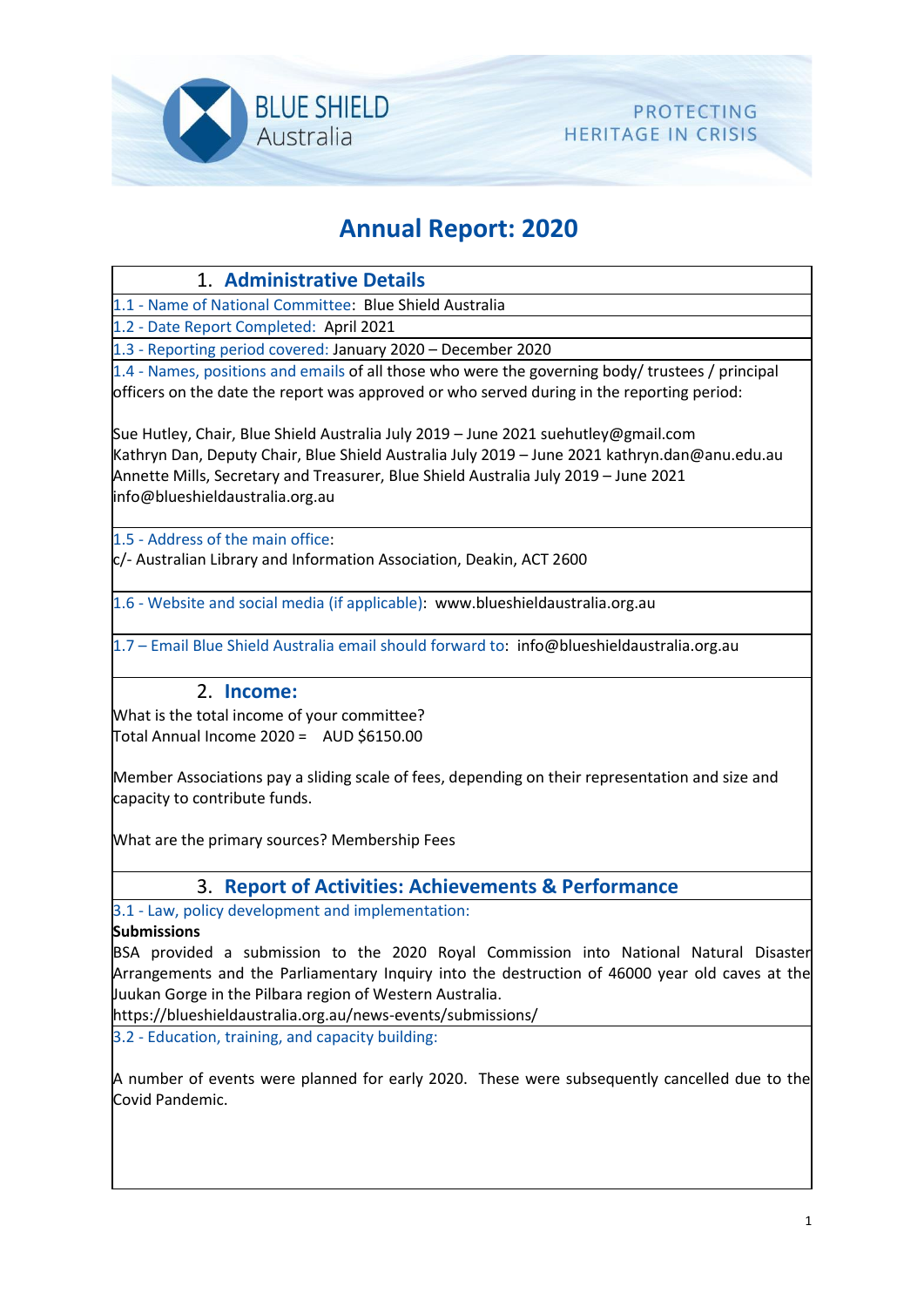

# **PROTECTING HERITAGE IN CRISIS**

#### **May Day and International Day for Disaster Risk Reduction**

Blue Shield Australia decided at its July 2020 meeting not to focus on May Day activities in future years, but rather focus on raising awareness of preparedness at the start of the Australia Disaster Season (fires, floods, cyclones).

BSA will focus its a preparedness campaign around the United Nations' International Day for Disaster Risk Reduction, which is the 13th October each year. This is more closely aligned to the start of Australian disaster seasons. https://blueshieldaustralia.org.au/day-for-disaster-risk-reduction/

#### **Symposiums / Events**

Blue Shield Australia and South Australian cultural heritage organisations partnered to present the *Disaster Preparedness and Our Cultural Heritage and Collections* half-day symposium in recognition of the International Day for Disaster Reduction held at the State Library of South Australia on 14 October 2020. The symposium raised awareness of the role that cultural heritage collections play in building community resilience.

Blue Shield Australia continuously promotes disaster preparedness and recovery and cultural property protection events conducted by Member Associations including Australia ICOMOS and ICOM Australia via our website and social media.

#### **Webinars**

A Webinar was held on May Day, 1 May 2020, by the Australian Museum and Galleries Association Victoria, Grimwade Conservation Services and Margaret Birtley AM, *Caring for Collections during Covid Closure* on how to best care for collections with limited access. This followed the release of the 'Closed by Covid' resource by AICCM.

#### **Research Projects**

An Australian Research Council Linkage Grant proposal was developed during 2020 but was unfortunately ceased in December 2020.

BSA provided Bond University Students with a suggested project topic relating to sea level rises and cultural heritage locations for a final year university assignment. Final assessment reports were provided to the Blue Shield Australia committee in December 2020.

3.3 - Proactive protection and risk preparedness:

Blue Shield Australia continually promotes various disaster risk preparedness resources to member associations and the general public during Australia natural disasters via https://blueshieldaustralia.org.au/resources/

3.4 - Emergency response in disaster, domestic emergencies, and armed conflict:

During 2020 Blue Shield Australia continued to maintain contact with key personnel in the Australian Defence Force who are making further advancements in developing training activities for ADF personnel regarding cultural property protection.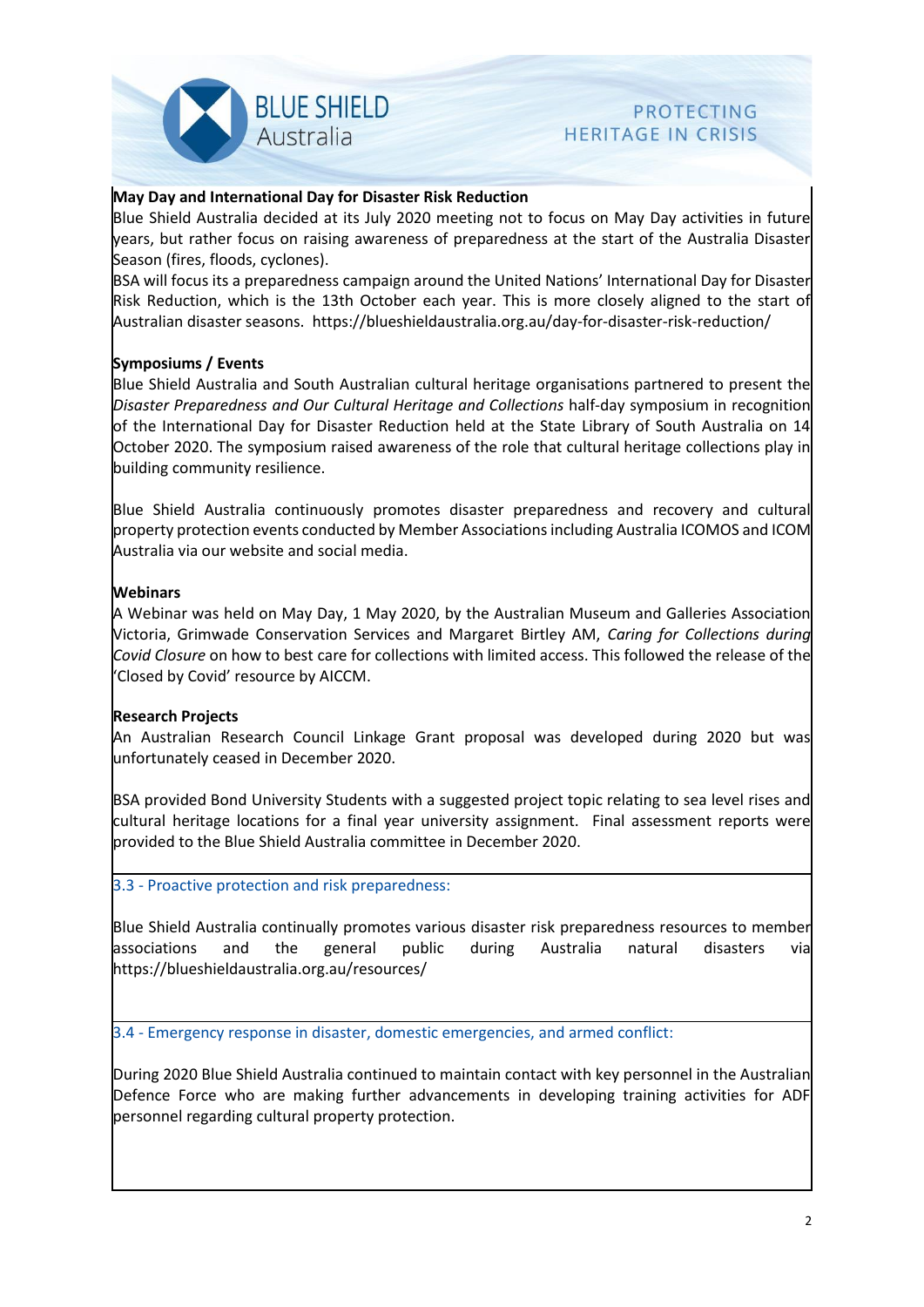

# **PROTECTING HERITAGE IN CRISIS**

#### 3.5 - Stabilisation, post-disaster recovery, and long-term/ongoing support:

BSA conducted a survey to quantify the impact of the bushfires and extreme weather events experienced across Australia from 1 November 2019 to 31 January 2020.

A report of the survey summarises responses from 32 respondents and gives an insight into the impact on cultural heritage institutions from these events. The report is available from https://blueshieldaustralia.org.au/news-events/reports/

#### **Closed by COVID-19 – Checklist for GLAMs and Historical and Heritage Sites.**

Blue Shield Australia and Australian Institute for the Conservation of Cultural Material (AICCM) released the Closed by COVID-19 Checklist to provide guidance in closing collections of movable cultural heritage in collecting organisations such as archives, galleries, herbaria, historical societies, libraries and museums and at heritage sites, with the aim of preserving the collection for the long term, by achieving high standards in management of the collection and its environment.

Available from https://blueshieldaustralia.org.au/news/closed-by-covid-19-checklist-for-glams-andhistorical-and-heritage-sites/

3.6 - Co-ordination (of Blue Shield and with other relevant organisations):

In 2019 and 2020 Blue Shield Australia provided co-ordination of communications regarding the widespread and significant impacts of the bushfires across Australia on heritage and cultural property. Following the catastrophic bushfires of 2019-2020, Commonwealth Government representatives met with members of BSA founding organisation Australia ICOMOS and its Risk Preparedness Working Party, as well as Aboriginal communities, regarding the recovery of Australia's World and National heritage properties. State governments also met with Australia ICOMOS and Aboriginal representatives in regard to the emergency response and recovery of places of state and local cultural heritage significance.

During the bushfire season a group of senior cultural and heritage institution leaders formed a network called the 'Cultural Response Roundtable' to facilitate meetings and discussions to share experiences from the bushfires and then the impacts of Covid19. This group will continue to meet when significant and widespread natural disasters occur again in Australia to provide easier sharing of information and collaborative activities.

The Blue Shield Australia committee met six times during 2020 via video and teleconference. Documentation for the committee is maintained by the Secretary via a Dropbox.

BSA focusses external communication via the website and the BSA Facebook and Twitter social media accounts.

#### 4. **Main issues faced**:

The Blue Shield Australia committee is a representative committee and committee members have faced greater pressure on availability of volunteer time during 2020 (due to Covid). The BSA committee is small and further discussions need to be held to widen the committee structure or capacity so that other interested volunteer representatives on our various Associations can more easily contribute their time and skills to the work of BSA.